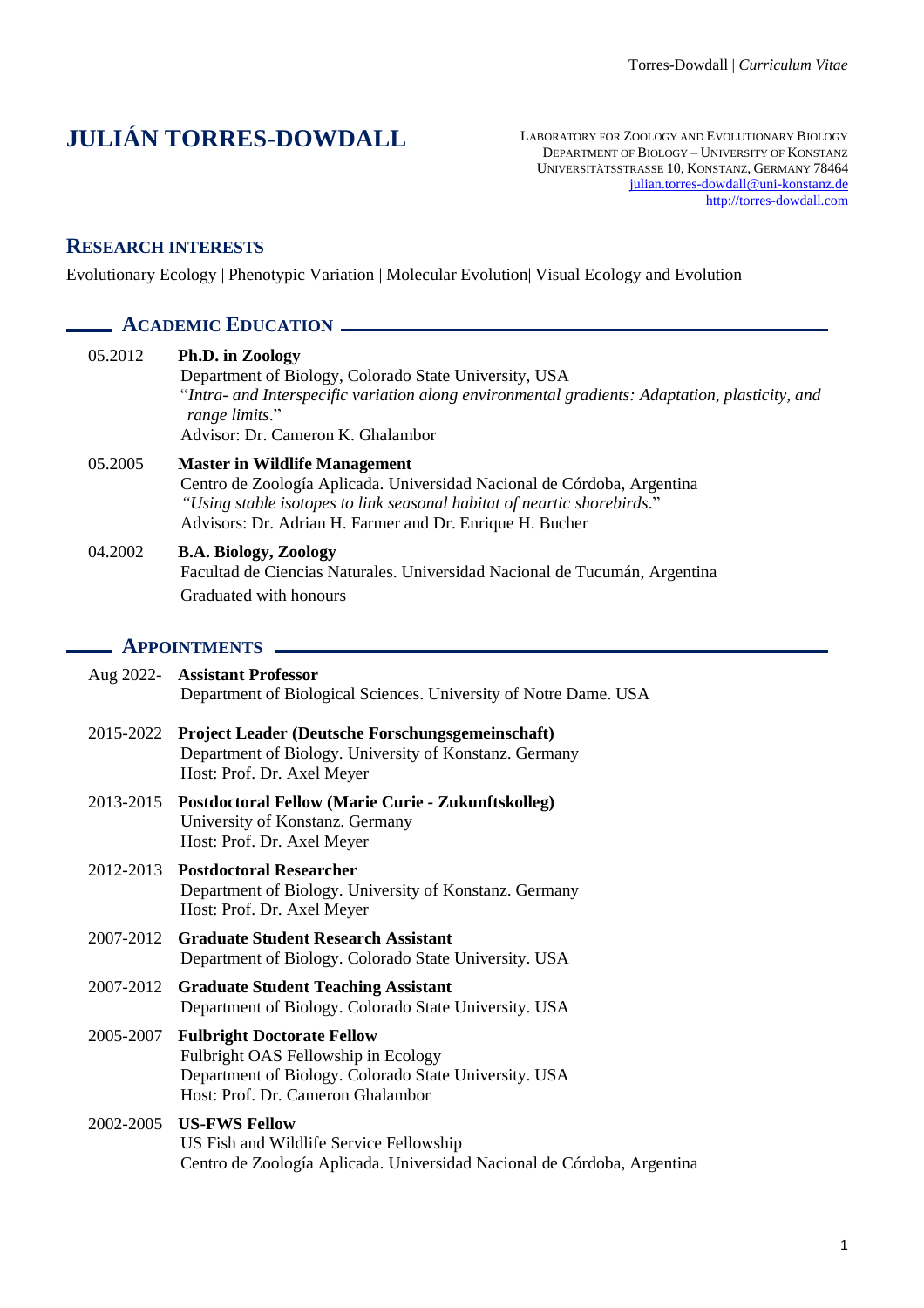# **GRANTS AND FELLOWSHIPS**

# *External Research Funding*

|           | 2020-2023 DFG Research Grant (CoPI)<br>"Applying integrative multispecies coalescent models to tackle the long-standing problem of<br>species delimitation in allopatrically distributed populations."<br>Deutsche Forschungsgemeinschaft (German Research Fundation, Project 447189140).<br>With Prof. Dr. Axel Meyer | €322,610          |
|-----------|------------------------------------------------------------------------------------------------------------------------------------------------------------------------------------------------------------------------------------------------------------------------------------------------------------------------|-------------------|
|           | 2019-2022 DFG Research Grant (PI)<br>"Ontogeny and evolution: parallel cooption of developmental pathways in the adaptive evolution<br>of the visual system of Neotropical cichlid fish in recently colonized crater lakes."<br>Deutsche Forschungsgemeinschaft (German Research Fundation, Project 428846198).        | €370,450          |
| 2015-2018 | <b>DFG Research Grant (PI)</b><br>"Does side matter? Evolution of genital asymmetry in livebearing fishes."<br>Deutsche Forschungsgemeinschaft (German Research Fundation, Project 266972677).                                                                                                                         | €324,400          |
| 2013-2015 | Marie Curie - Zukunftskolleg Incoming Fellowship<br>Seventh Framework Program (FP7) Marie Curie Actions-People<br>Zukunftskolleg, Konstanz, Germany                                                                                                                                                                    |                   |
| 2011      | <b>CONICET Postdoctoral Fellowship (declined)</b><br>Consejo Nacional de Investigaciones Científicas y Técnicas, Argentina<br>Two years, offer declined to accept position at University of Konstanz                                                                                                                   |                   |
| 2010-2012 | NSF-DDIG (CoPI)<br>"Ecological aspects of species distribution limits: interaction of biotic and abiotic factors."<br>National Science Foundation, DEB- Doctoral Dissertation Research Improvement Grant<br>With Prof. Dr. Cameron Ghalambor                                                                           | <b>US\$12,919</b> |
| 2010      | Society for the Study of Evolution Travel Award                                                                                                                                                                                                                                                                        | <b>US\$500</b>    |
| 2009      | <b>Fulbright Commission Research Grant</b><br>U.S. Fulbright Commission, "Creating Regional Partnerships in the America's" Grant                                                                                                                                                                                       | <b>US\$2,000</b>  |
| 2005-2007 | <b>Fulbright Doctorate Fellowship in Ecology</b><br>U.S. Fulbright Commission - Organization of American States.                                                                                                                                                                                                       | <b>US\$80,000</b> |
| 2011      | <b>CONICET Doctoral Fellowship (declined)</b><br>Consejo Nacional de Investigaciones Científicas y Técnicas, Argentina<br>Three years, offer declined to accept Fulbright Commission Fellowship                                                                                                                        |                   |
|           | 2002-2004 U.S. FWS - University of Córdoba Scholarship<br>Master in Wildlife Management Program<br>University of Córdoba, Argentina                                                                                                                                                                                    |                   |
|           | Internal Competitive Research Funding (only those obtained in the last 5 years are listed)                                                                                                                                                                                                                             |                   |
| 2018      | Mentorship Program (PI) - University of Konstanz, Germany                                                                                                                                                                                                                                                              | €4,325            |
| 2018      | Young Scholar Fund (PI) - University of Konstanz, Germany                                                                                                                                                                                                                                                              | €23,617           |
| 2018      | Transdepartmental teaching Program (CoPI) - University of Konstanz, Germany                                                                                                                                                                                                                                            | €6,900            |
| 2017      | Investment Program (PI) - University of Konstanz, Germany                                                                                                                                                                                                                                                              | €9,605            |
| 2016      | Young Scholar Fund (PI) - University of Konstanz, Germany                                                                                                                                                                                                                                                              | €37,500           |
| 2016      | Doctoral Fellowship Program (PI) - University of Konstanz, Germany                                                                                                                                                                                                                                                     | €9,200            |
|           |                                                                                                                                                                                                                                                                                                                        |                   |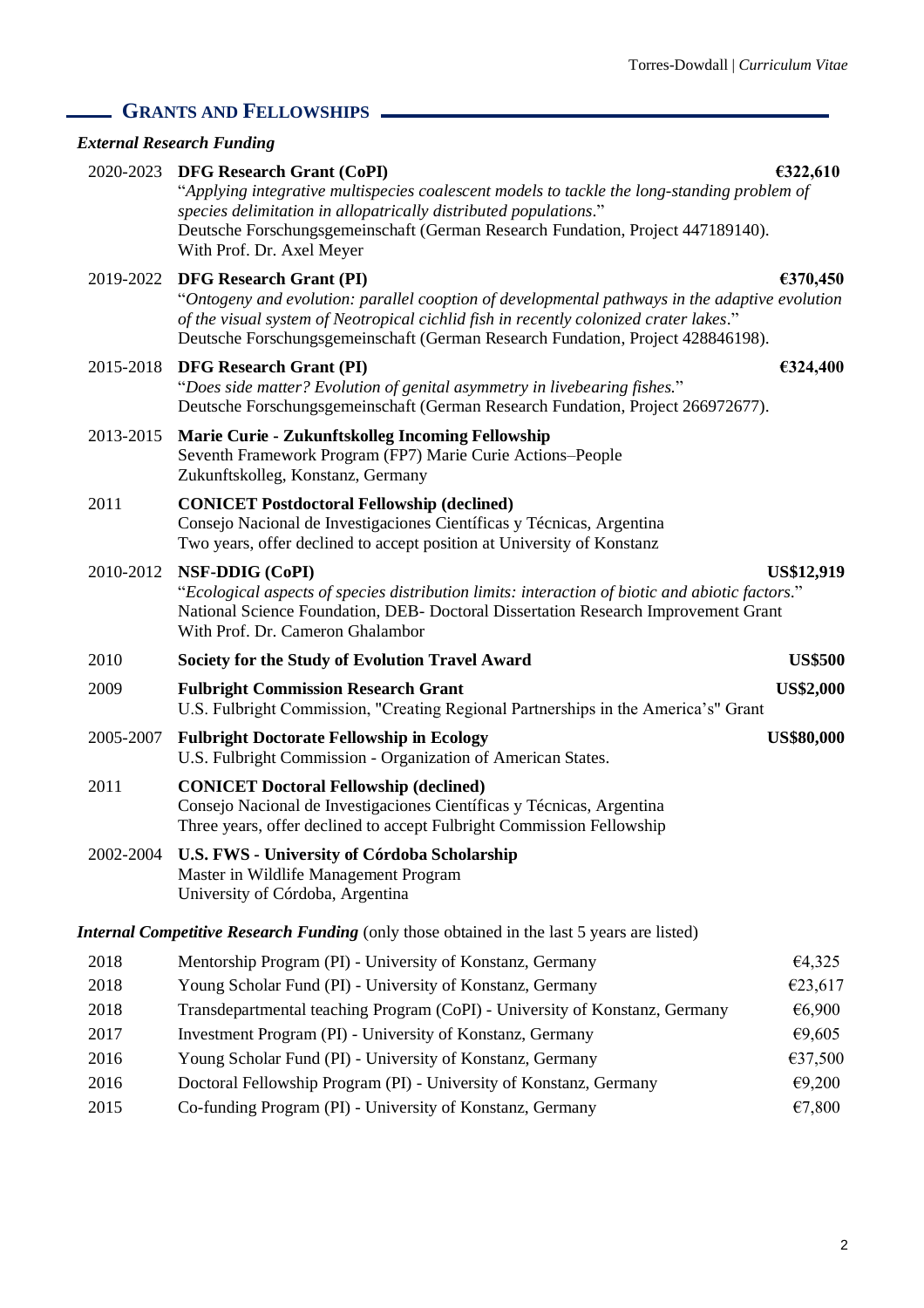#### **PUBLICATIONS**

(\* equal contribution; § graduate student co-author)

#### *Peer-reviewed Journal articles*

- 47. **Torres-Dowdall J.**, Rometsch S.J., Aguilera G., Kautt A.F., Reyes-Velasco J., Goyenola G., Petry A., Deprá G., da Graça, W., Meyer A. (in press) Genetic assimilation and the evolution of direction of genital asymmetry in anablepid fishes. *Proceedings of the Royal Society B*
- 46. Karagic N., Härer A., Meyer A., **Torres-Dowdall J.** (2022) Thyroid hormone tinkering elicits integrated phenotypic changes potentially explaining rapid adaptation of color vision in cichlid fish. *Evolution* 74: 837-845.
- 45. Härer A., Ibrahim A., **Torres-Dowdall J.**, Meyer A. (2022) Heterogeneity across Neotropical aquatic environments affects prokaryotic and eukaryotic biodiversity based on environmental DNA. *Environmental DNA* 4: 469-484.
- 44. Rometsch S.J., **Torres-Dowdall J.**, Karagic N., Machado-Schiaffino G., Meyer A. (2021) Dual function and associated costs of a highly exaggerated trait in a cichlid fish. *Ecology and Evolution* 11: 17496–17508.
- 43. Mauro A.\*, **Torres-Dowdall J.\***, Marshall C.A., Ghalambor C.K (2021) A genetically based ecological trade- off contributes to setting a geographic range limit. *Ecology Letters* 24: 2739–2749.
- 42. **Torres-Dowdall J.,** Karagic N.§, Härer A.§, Meyer A. (2021) Convergent evolution of visual sensitivity in cichlid fishes via differential opsin gene expression and intraretinal variation in visual pigments. *Molecular Ecology* 30: 1880–1891.
- 41. Potter T., Bassar R.D, Bentzen P., Ruell E.W., **Torres-Dowdall J.**, Handelsman C.A., Ghalambor C.K, Travis J., Reznick D.N., Coulson T. (2021) Environmental change, if unaccounted, prevents detection of cryptic evolution in a wild population. *The American Naturalis* 197: 29–46.
- 40. Kautt A., Kratochwil C.F., Nater A., Machado-Schiaffino G., Olave M., Henning F., **Torres-Dowdall J.**, Härer A., Hulsey C.D., Franchini P., Pippel M., Myers E.W., Meyer A. (2020) Contrasting signatures of genomic divergence during sympatric speciation. *Nature* 588: 106–111.
- 39. Härer A.§, **Torres-Dowdall J.**, Rometsch S.J.§, Yohannes E., Machado-Schiaffino G., Meyer A. (2020) Parallel and non-parallel changes of the gut microbiota during trophic diversification in repeated young adaptive radiations of sympatric cichlid fish. *Microbiome* 8: 149.
- 38. **Torres-Dowdall J.**, Rometsch S.J.§, Kautt A.F., Aguilera G., and Meyer A. (2020) The direction of genital asymmetry is expressed stochastically in internally fertilizing anablepid fishes. *Proceedings of the Royal Society B.* 287:20200969*.*
- 37. Rometsch S.J.§, **Torres-Dowdall J.**, and Meyer A. (2020) Evolutionary dynamics of pre- and postzygotic reproductive isolation in cichlid fishes. *Philosophical Transactions of the Royal Society B.* 375:20190535.
- 36. Schneider R.F.\*, Rometsch S.J.\*§, **Torres-Dowdall J.**, Meyer A. (2020) Habitat light sets the boundaries for the rapid evolution of cichlid fish vision, while sexual selection can tune it within those limits. Molecular Ecology. 29: 1476-1493.
- 35. **Torres-Dowdall J.**, Rometsch S.§, Aguilera G., Goyenola G., Meyer A. (2020) Asymmetry in genitalia is in sync with lateralized mating behavior but not with the lateralization of other behaviors. *Current Zoology* 66: 71-81.
- 34. Kratochwil CF., Liang Y., Urban S., **Torres-Dowdall J.,** Meyer A (2019) Evolutionary dynamics of structural variation at a key locus for color pattern diversification in cichlid fishes. *Genome Biology and Evolution* 11: 3452-3465
- 33. Reznick D.N., Bassar R.D, Handelsman C.A., Ghalambor C.K, Arendt J., Coulson T., Potter T., Ruell E.W., **Torres-Dowdall J.**, Bentzen P., Travis J. (2019) Eco-evolutionary feedbacks predict the time course of rapid life history evolution. *The American Naturalist* 194: 671-692.
- 32. Härer A.§, Karagic N.§, Meyer A., **Torres-Dowdall J.** (2019) Reverting ontogeny: rapid adaptive plasticity of color vision in cichlid fish. *Royal Society Open Science* 6: 190841. *http://dx.doi.org/10.1098/rsos.190841*
- 31. Aguilera G., Terán G., Mirande J.M., Alonso F., Rometsch S.§, Meyer A., **Torres-Dowdall J.** (2019) Molecular and morphological convergence to sulfide-tolerant fishes in a new species of *Jenynsia*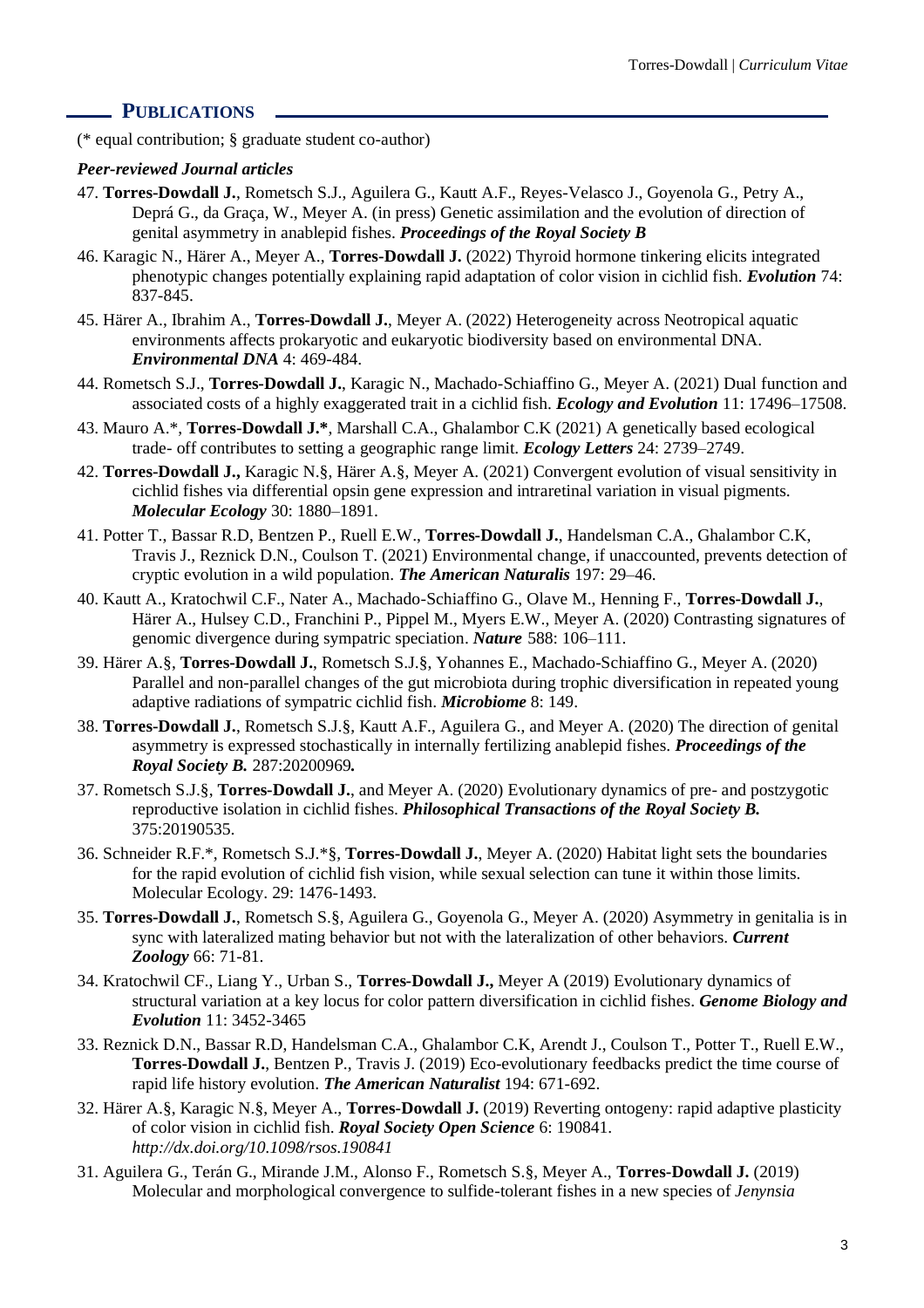(Cyprinodontiformes: Anablepidae), the first extremophile member of the family. *PLoS one,* https://doi.org/10.1371/journal.pone.0218810

- 30. Irisarri I., Singh P., Koblmüller S., **Torres-Dowdall J.**, Franchini P, Henning F., Fischer C., Lemmon A.R., Lemmon E.M., Thallinger G.G., Sturmbauer C., Meyer A. (2018) Phylogenomics uncovers early hybridization and adaptive loci shaping the radiation of Lake Tanganyika cichlid fishes. *Nature Communications*. 9(1), 3159. https://doi.org/10.1038/s41467-018-05479-9
- 29. Härer A.§, Meyer A., **Torres-Dowdall J.** (2018) Convergent phenotypic evolution of the visual system via different molecular routes: How Neotropical cichlid fishes adapt to novel light environments. *Evolution Letters*. DOI:<https://doi.org/10.1002/evl3.71>
- 28. Karagic N.§, Härer A.§, Meyer A., **Torres-Dowdall J.** (2018) Heterochronic opsin expression due to early light deprivation results in drastically shifted visual sensitivity in a cichlid fish: Possible role of thyroid hormone signaling *Journal of Experimental Zoology Part B*. DOI:<https://doi.org/10.1002/jez.b.22806>
- 27. **Torres-Dowdall J.,** Karagic N.§, Plath M., Riesch R. (2018). Evolution in caves: Selection from darkness causes spinal deformities in teleost fishes. *Biology Letters*. DOI: 10.1098/rsbl.2018.0197
- 26. Härer A.\*§, **Torres-Dowdall J.**\*, Meyer A. (2017b) Rapid adaptation to a novel light environment: the importance of ontogeny and phenotypic plasticity in shaping the visual system of Nicaraguan Midas cichlid fish (*Amphilophus citrinellus* spp.). *Molecular Ecology* 26: 5582-5593.
- 25. Fitzpatrick S.W., Handelsman C.A., **Torres‐Dowdall J.**, Ruell E.W., Broder D., Kronenberger J.A., Reznick D.N., Ghalambor C.K., Angeloni L.M., Funk C.W. (2017). Gene flow constrains and facilitates genetically based divergence in quantitative traits. *Copeia* 105: 462-474.
- 24. **Torres-Dowdall J**., Pierotti M.E.R, Härer A.§, Karagic N.§, Woltering J.M., Henning F., Elmer K.R., Meyer A. (2017) Rapid and parallel adaptive evolution of the visual system of Neotropical Midas cichlid fishes. *Molecular Biology and Evolution* 34: 2469-2485
- 23. **Torres-Dowdall J.**\*, Golcher-Benavides J.\*§, Machado-Schiaffino G., Meyer A. (2017) The role of rare morph advantage and conspicuousness in the stable gold-dark colour polymorphism of a crater lake Midas cichlid fish. *Journal of Animal Ecology* 86: 1044-1053.
- 22. Machado-Schiaffino G., Kautt A., **Torres-Dowdall J.**, Baumgarten L., Henning F., Meyer A. (2017a) Incipient speciation driven by hypertrophic lips in Midas cichlid fishes? *Molecular Ecology* 26: 2348- 2362.
- 21. Härer A.§, **Torres-Dowdall J.**, Meyer A. (2017) The imperiled fish fauna in the Nicaragua Canal zone. *Conservation Biology* 31: 86-95.
- 20. Kautt A., Machado-Schiaffino G., **Torres-Dowdall J.**, Meyer A. (2016) Incipient sympatric speciation in Midas cichlid fish from the youngest and one of the smallest crater lakes in Nicaragua due to differential use of the benthic and limnetic habitats? *Ecology and Evolution* 6: 5342-5357. doi: 10.1002/ece3.2287
- 19. Fitzpatrick S.W., Gerberich J.C., Angeloni L.M., Bailey L.L., Broder E.D., **Torres‐Dowdall J.**, Handelsman C.A., López‐Sepulcre A., Reznick D.N., Ghalambor C.K., Funk C.W. (2016). Gene flow from an adaptively divergent source causes rescue through genetic and demographic factors in two wild populations of Trinidadian guppies. *Evolutionary Applications*. doi: 10.1111/eva.12356
- 18. Verheyen E, [and 69 others, including **Torres-Dowdall J.**] (2016). Oil extraction imperils Africa's Great Lakes. *Science* 354: 561-562.
- 17. **Torres-Dowdall J**, Henning F., Elmer K.R., Meyer A. (2015) Ecological and lineage specific factors drive the molecular evolution of rhodopsin in cichlid fishes. *Molecular Biology and Evolution* doi: 10.1093/molbev/msv159.
- 16. Handelsman CA, Ruell EW, **Torres-Dowdall J**, Ghalambor CK (2014) Phenotypic plasticity changes correlations of traits following experimental introductions of Trinidadian Guppies (Poecilia reticulata). *Integrative and Comprative Biology* doi:10.1093/icb/icu112.
- 15. **Torres-Dowdall J**, Machado-Schiaffino G, Kautt AF, Kusche H, Meyer A (2014) Differential predation on colour morphs of Nicaraguan Crater lake Midas cichlid fish: implications for the maintenance of goldnormal polymorphism. *Biological Journal of the Linnean Society* 112: 123-131.
- 14. Fitzpatrick SW, **Torres-Dowdall J,** Reznick DN, Ghalambor CK, Funk C (2014) Parallelism isn't perfect: Could disease and flooding drive a life history anomaly in Trinidadian guppies? *The American Naturalist* 183: 290-300.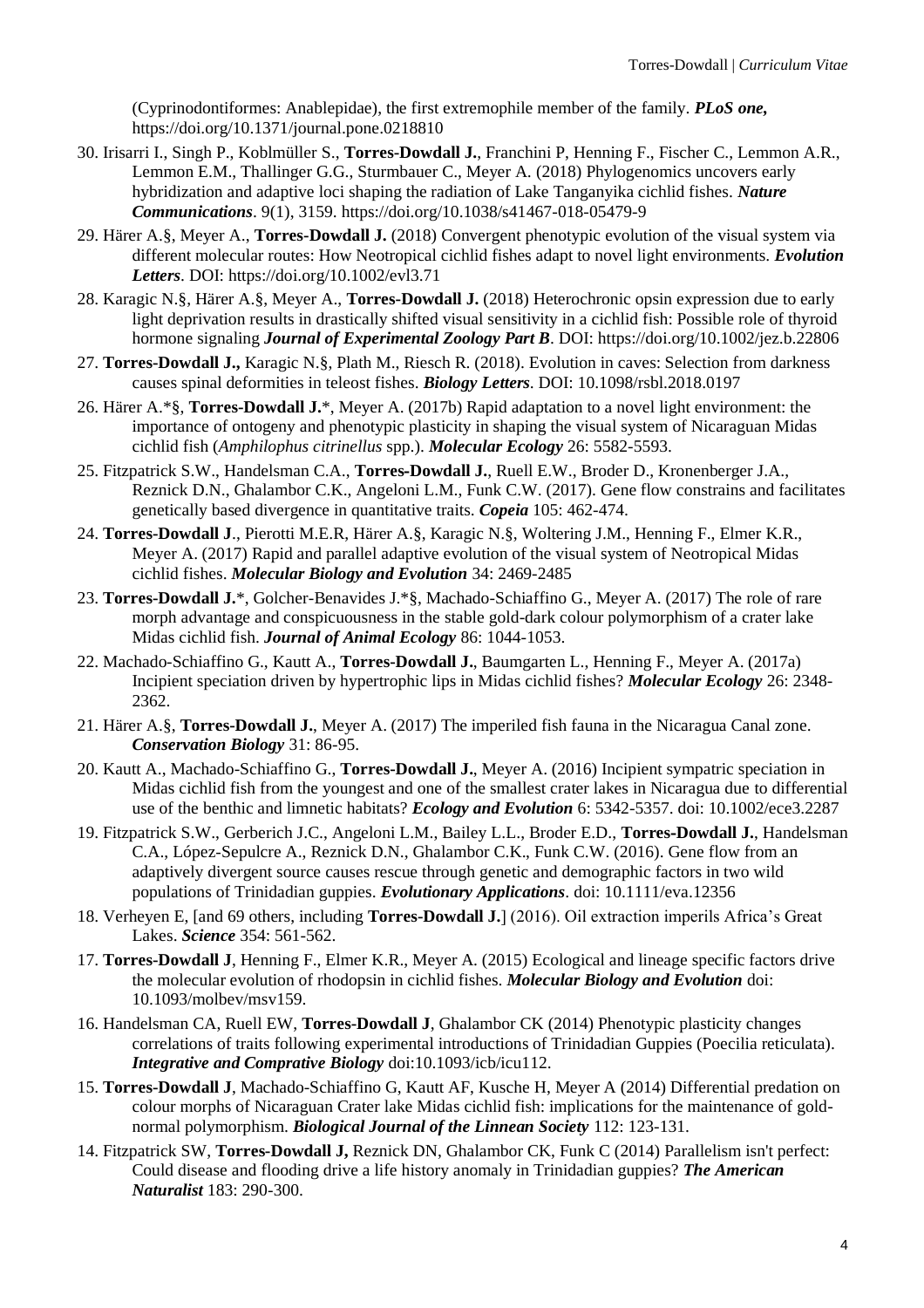- 13. **Torres-Dowdall J,** Dargent F, Handelsman CA, Ramnarine I, Ghalambor CK (2013). Ecological correlates of the distribution limits of two poeciliid species across a salinity gradient. *Biological Journal of the Linnean Society* 108: 790-805.
- 12. Dargent F, **Torres-Dowdall J**, Scott ME, Ramnarine IW, Fussmann GF (2013) Can mixed-species groups reduce individual parasite load? A field test with two closely related Poeciliid fishes (Poecilia reticulata and Poecilia picta). *PLoS one* 8(2):e56789.
- 11. **Torres-Dowdall J,** Handelsman CA, Reznick DN, Ghalambor CK (2012). Local adaptation and the evolution of phenotypic plasticity in Trinidadian guppies (*Poecilia reticulata*). *Evolution* 66: 3432- 3443.
- 10. **Torres-Dowdall J,** Handelsman CA, Ruell E, Auer SK, Reznick DN, Ghalambor CK (2012**).** Fine scale local adaptation in life histories along a continuous environmental gradient in Trinidadian guppies. *Functional Ecology* 26: 616-627.
- 9. Echevarria AL, Lobo Allende IR, Juri MD, Chani JM, **Torres-Dowdall J,** Martín E (2011). Composition, structure, and seasonal variation in the bird community of the Botanical Garden of the Miguel Lillo Foundation. *Acta Zool. Lilloana* 55: 123-136. Argentina (in Spanish)
- 8. **Torres-Dowdall J**, Farmer AH, Abril M, Bucher EH, Ridley I (2010). Trace elements have limited utility for studying migratory connectivity in shorebirds that winter in Argentina. *Condor* 112: 490-498.
- 7. **Torres-Dowdall J**, Farmer AH, Bucher EH, Rye RO, Landis G (2009). Population variation in the isotopic composition of shorebirds feathers: implications for determine molting grounds. *Waterbirds* 32: 300- 310.
- 6. Farmer AH, Cade BS, **Torres-Dowdall J** (2008). Fundamental limits to the accuracy of deuterium basemaps for identifying the spatial origin of birds. *Oecologia* 158: 183-192.
- 5. Strum KM, Alfaro M, Haase B, Hooper MJ, Johnson KA, Lanctot RB, Lesterhuis A, López L, Matz AC, Morales C, Paulson B, Sandercock BK, **Torres-Dowdall J**, Zaccagnini ME (2008). Plasma cholinesterase for monitoring pesticide exposure in neotropical migratory shorebirds. *Ornitologia Neotropical* 19:641-651.
- 4. **Torres-Dowdall J,** Osorio F, Suárez GM (2007). Nest building materials used by the Picaflor Rubí (*Sephanoides sephaniodes*) in the Valdiviana forest, Chile. *Ornitologia Neotropical* 18:433-437. (in Spanish)
- 3. **Torres-Dowdall J**, A Farmer, Bucher EH (2006). Using stable isotopes to determine migratory connectivity in birds: possibilities and limitations. *El Hornero* 21(2): 73-84, Argentina. (in Spanish)
- 2. Edelaar P, **Torres-Dowdall J**, Abril M (2005). Probable first record of a drinking seedsnipe (Family Thinocoridae) in the wild. *WSG Bulletin* 106: 62-63.
- 1. Farmer A, Abril M, Fernandez M, **Torres-Dowdall J**, Kester C, Bern C (2004). Using stable isotopes to associate migratory shorebirds with their wintering locations in Argentina. *Ornitología Neotropical* 15: 377-384.

#### *Books and Book Chapters*

- 3. **Torres-Dowdall J**, Meyer A (2021). Sympatric and allopatric diversification in the adaptive radiation of Midas cichlids in Nicaraguan lakes. *In* ME Abate and DLG Noakes*: The Behavior, Ecology and Evolution of Cichlid Fishes: A Contemporary Modern Synthesis.* Fish & Fisheries Series, vol 40. Springer, Dordrecht. https://doi.org/10.1007/978-94-024-2080-7\_6.
- 2. Echevarria A, Chani J, Lobo I, Juri MD, **Torres-Dowdall J**, Martin E, Tribulo E (2007). Birds of the Botanical Garden of Miguel Lillo Fundation. Fundación Miguel Lillo, Tucumán, Argentina. (in Spanish)
- 1. Osinaga Acosta O, **Torres-Dowdall J**, Martin E, Lazcano E, Bucher EH (2007). Shorebirds of Mar Chiquita. *In* Bañados del Río Dulce y Laguna Mar Chiquita. (Bucher EH eds). Chapter 16: 263-275. Universidad Nacional de Córdoba, Argentina. (in Spanish)

# **TEACHING**

2020-2021 Some assembly required. Graduate student seminar. In collaboration with Joost Woltering. Universität Konstanz.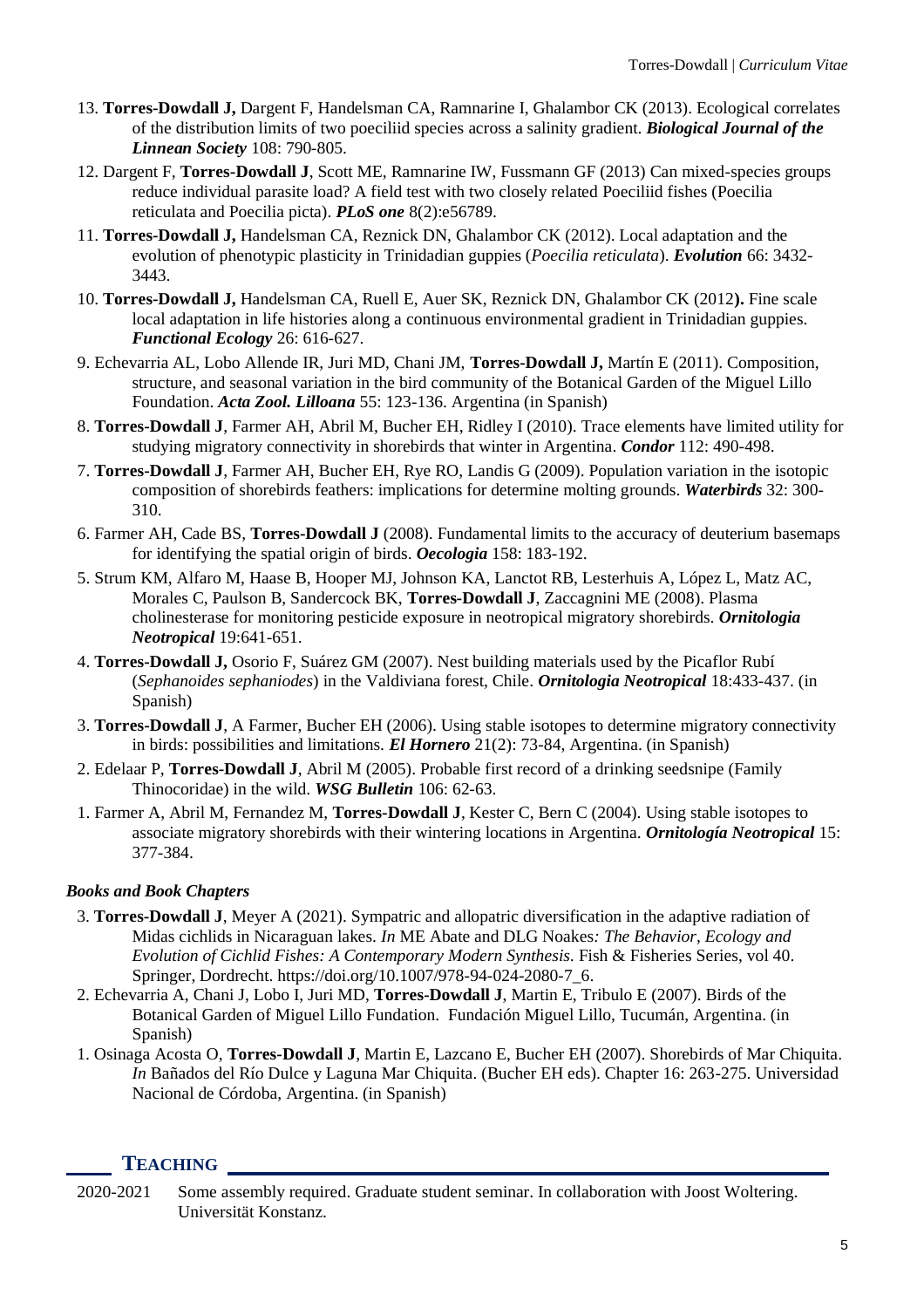| 2020-2021 | Evolutionary Biology. Invited lecture: "Population genetics". Universität Konstanz.                             |
|-----------|-----------------------------------------------------------------------------------------------------------------|
| 2019-2020 | Darwin comes to town. Graduate student seminar. In collaboration with Joost Woltering.<br>Universität Konstanz. |
| 2018-2019 | Deep Homology? Graduate student seminar. In collaboration with Joost Woltering. Universität                     |
| 2018      | Konstanz.<br>The ups and down of aquatic field biology. Vertiefungs kurs on Quantitative methods in marine      |
|           | behavioural ecology. In collaboration with Dr. Alex Jordan and Dr. Ari Strandburg-Peshkin.                      |
|           | Universität Konstanz.                                                                                           |
| 2017-2018 | Eco-Evolutionary Dynamics. Graduate student seminar. In collaboration with Andreas Kautt.                       |
|           | Universität Konstanz.                                                                                           |
| 2013-2018 | Vertiefungskurs Molecular Evolutionary Biology. Lectures: "Experimental design and the                          |
|           | Scientific method" and "Evolutionary ecology". Universität Konstanz.                                            |
| 2013-2015 | Evolutionary Biology. Invited lecture: "Sexual Selection and Life History Evolution". Universität               |
|           | Konstanz.                                                                                                       |
| 2012-2013 | Organisationsformen des Tierreichs. In collaboration with Christoph Kleineidam. Universität                     |
|           | Konstanz.                                                                                                       |
| 2010-2011 | LIFE103. Biology of Organisms, Laboratory. Colorado State University, USA.                                      |
| 2007-2011 | BZ110. Principles of Animal Biology. Professor: Cameron Ghalambor and Dhruba Naug.                              |
|           | Colorado State University, USA.                                                                                 |
| 2008      | BZ111. Animal Biology Laboratory. Colorado State University, USA.                                               |
| 2007      | ECOL600. Population and Community Ecology. Professor: Kurt Fausch. Colorado State                               |
|           | University, USA.                                                                                                |
| 2000-2001 | Entomology. Undergraduate Student Assistant. Professor: Mercedes Lizarre de Grosso. Facultad                    |
|           | de Ciencias Naturales e Instituto Miguel Lillo. Argentina.                                                      |

# **MENTORING**

*(due to departmental regulations at Universität Konstanz, my role is as thesis supervisor of all students)*

*(# reference to publication list in pages 3-5)*

#### *PhD student*

#### 2018- **Sina Julia Rometsch.**

*Project*: Mechanisms of reproductive isolation during rapid speciation. University of Konstanz. *Achievements of student*: 2 first-author publications (#36, #37), 2 co-author publications (#39, #47)

*Current position*: Postdoctoral offer from Yale University, New Haven, Connecticut, USA

#### 2015-2018 **Andreas Härer.**

*Project*: Of eyes and gut microbiomes in Nicaraguan cichlid fishes - convergent diversification at different levels of biological organization. University of Konstanz.

*Achievements of student*: 5 first-author publications (#23, #28, #31, #34, #41), 2 co-author publications (#26, #30)

*Current position*: Posdoctoral researcher at University of California San Diego, California, USA

#### *Master student*

#### 2022 **Cesar Bertinetti Cerrato**.

*Project*: The adaptive significance of the molecular variation in the visual system of cichlid fish. University of Konstanz.

#### 2021 **Femina Prabhukumar**.

*Project*: Developmental plasticity of the visual system of Midas cichlid fishes in response to intrinsic and extrinsic factors. University of Konstanz.

#### 2018 **Nidal Karagic**.

*Project*: The visual system of Neotropical cichlids: Heterochronic shift in visual sensitivities due to light deprivation and convergent evolution of tetrachromatic vision. University of Konstanz. *Achievements of student*: 2 first-author publication (#28, #46), 3 co-author publications (#32, #42, #34)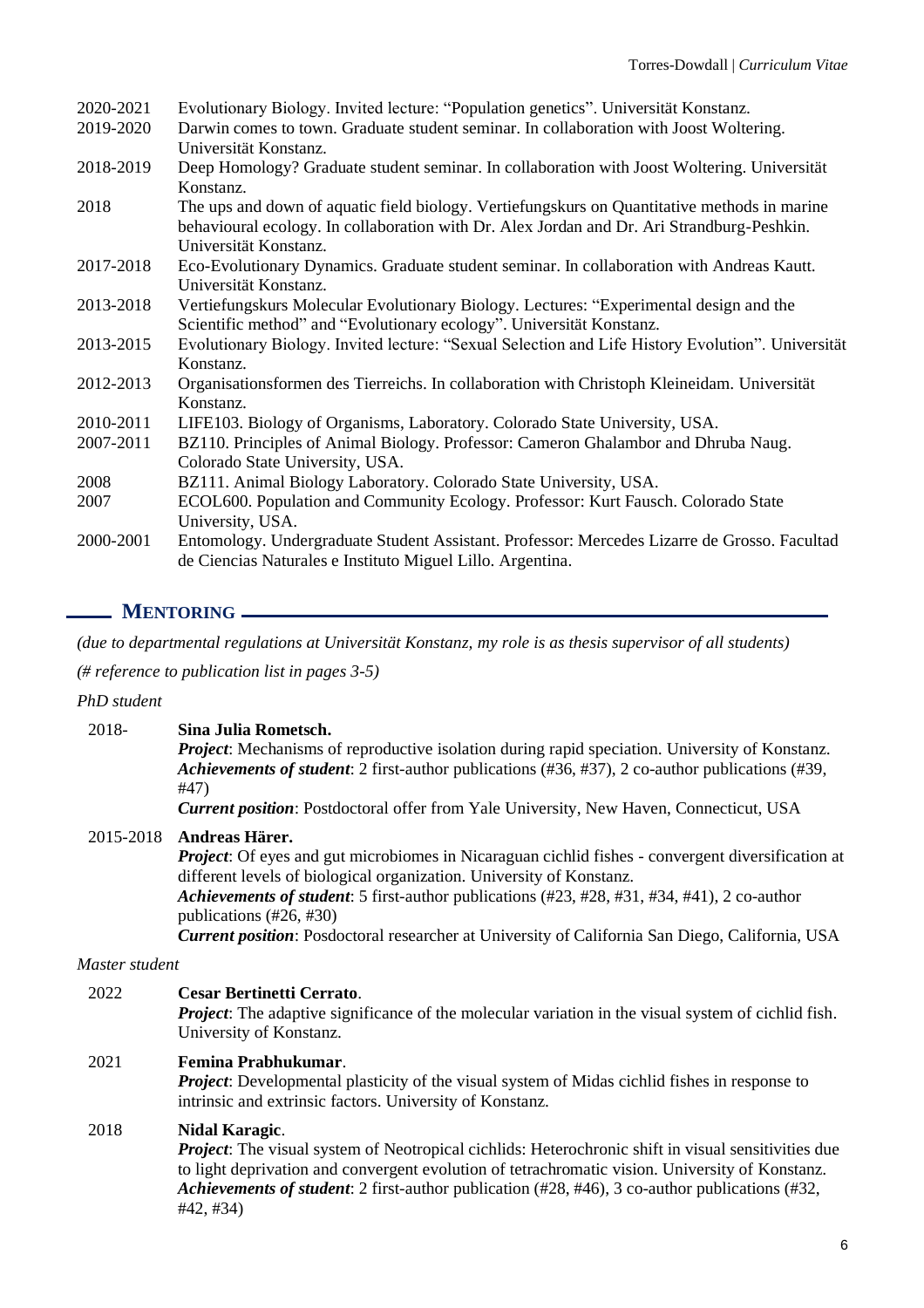*Current position*: PhD. Student at University of Konstanz, Konstanz, Germany

#### 2017 **Sina Julia Rometsch**.

*Project*: The evolution of head humps in Midas cichlid fishes (*Amphilophus citrinellus* complex): A test for Zahavi's handicap principle. University of Konstanz. *Achievements of student*: 3 co-author publications (#33, #40, #41) *Current position*: PhD. Student at University of Konstanz, Konstanz, Germany

#### 2015 **Jimena Golcher-Benavides.**

*Project*: Predator feeding preferences and implications of selective predation on the stability of a color polymorphism in Nicaraguan Midas cichlid. University of Konstanz. *Achievements of student*: 1 first-author publication (#25) *Current position*: PhD. Student at University of Wyoming, Wyoming, USA

#### *Bachelor Honour Thesis*

#### 2021 **Thomas Stier.**

*Project*: Phenotypic plasticity in colour vision influences visual performance in the Midas cichlid *Amphilophus citrinellus*. University of Konstanz.

*Current position*: Master Student at University of Konstanz, Konstanz, Germany.

# 2021 **Lydia Heeb.**

*Project*: Do populations of *Amatitlania siquia* adapted to different light conditions show differences in visual performance? University of Konstanz.

*Current position*: Research Assistant at University of Konstanz, Konstanz, Germany.

#### 2017 **Alena Kress.**

*Project*: The coevolution of sexually selected and life history traits: does polyandry correlate with reproductive effort in the livebearer fish *Jenynsia multidentata*? University of Konstanz. *Current position*: Master Student at University of Konstanz, Konstanz, Germany.

#### 2015 **Ann-Katherin Müller.**

*Project*: Linking stress-related behaviour to pituitary gene expression across the phylogeny of live-bearing fish (Poeciliidae). University of Konstanz. *Current position*: Obtained a Master's degree at the Georg-August-University of Göttingen and then moved to industry.

#### 2014 **Sina Julia Rometsch.**

*Project*: Asymmetric syndromes in fishes: are morphological asymmetry and behavior laterality integrated? University of Konstanz.

*Achievements of student*: 3 co-author publications (#31, #35, #38) *Current position*: PhD. Student at University of Konstanz, Konstanz

#### *Students Internships*

| 2020 | Cesar Bertinetti Cerrato. Project: "Chasing Photons: Variation in the Visual Sensitivity of |
|------|---------------------------------------------------------------------------------------------|
|      | Midas Cichlids to Light Environment Across the Nicaraguan Great and Crater Lakes."          |
|      | Vertiefungskurs Molecular Evolutionary Biology, University of Konstanz, Konstanz. Germany.  |
| 2019 | Femina Rachel Maxyn Prabhukumar. Project: "Phenotypic plasticity of visual system in        |

- cichlid fish: Relationship between different pathways." Vertiefungskurs Molecular Evolutionary Biology, University of Konstanz, Konstanz. Germany.
- 2018 **Benedikt Speißer**. Project: "Colonization of Lake Apoyo by *Amatitlania siquia*." Vertiefungskurs Molecular Evolutionary Biology, University of Konstanz, Konstanz. Germany.
- 2017 **Alexander Zielinski**. Project: "Phenotypic and molecular characterization of crystalline lenses of Midas cichlids." Vertiefungskurs Molecular Evolutionary Biology, University of Konstanz, Konstanz. Germany.
- 2016 **Alisa Marchenko**. Project: "In situ hybridization in retinal tissue of cichlid fishes."
- Vertiefungskurs Molecular Evolutionary Biology, University of Konstanz, Konstanz. Germany. 2016 **Nidal Karagic**. Project: "The impact of light: How rearing conditions influence opsin gene
- expression during early development of cichlid larvae." Vertiefungskurs Molecular Evolutionary Biology, University of Konstanz, Konstanz. Germany.
- 2015 **Dan Popa.** Project: "Differential hemoglobin gene expression in livebearing fish." Vertiefungskurs Molecular Evolutionary Biology, University of Konstanz, Konstanz. Germany.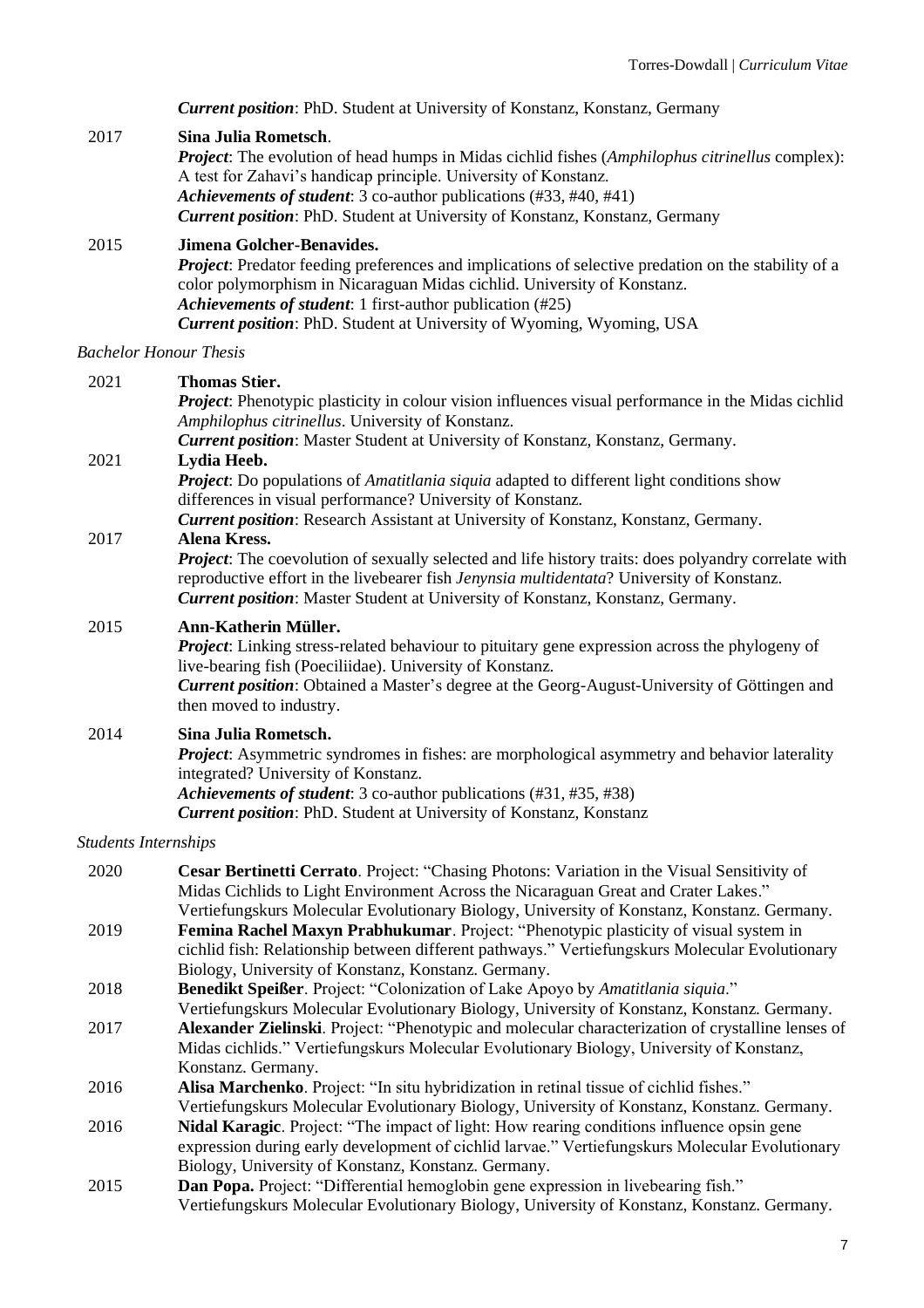- 2015 **Marvin Kaupp.** Project: "Plasticity in opsin gene expression in Midas cichlids." Co-advisor. Vertiefungskurs Molecular Evolutionary Biology, University of Konstanz, Konstanz. Germany.
- 2014 **Sina Julia Rometsch.** Project: "Sexual dimorphism in visual sensitivity of colourful cichlids." Co-advisor. Vertiefungskurs Molecular Evolutionary Biology, University of Konstanz, Konstanz. Germany.
- 2014 **Silvan Goldenberg.** Project: "Phylogeny of Poeciliid fishes." University of Konstanz, Konstanz. Germany.
- 2013 **Anja Heubach.** Project: "Opsin evolution in neotropical cichlids." Vertiefungskurs Molecular Evolutionary Biology. University of Konstanz, Konstanz, Germany.
- 2010-2011 NR495-Ecological Undergraduate Research Experience (2 Students). Training and supervising undergraduate students in laboratory research and animal husbandry.
- 2010-2011 BZ495-Ecological Undergraduate Research Experience (3 Students). Training and supervising undergraduate students in research.

## **PROFESSIONAL SERVICES**

#### *Fellowship Referee*

| 2020 | ZUKOnnect Fellowship, Zukunftskolleg, University of Konstanz; Germany. |
|------|------------------------------------------------------------------------|
| 2018 | Human Frontier Science Program Research Grant; France.                 |
| 2017 | Fulbright – Bunge & Bonn Fellowship; Fulbright Commission Argentina.   |

#### *Journal Referee*

Biological Journal of the Linnean Society | BMC Biology | Canadian Journal of Zoology | Colorado State University Journal of Undergraduate Research | Communications Biology | Copeia | Current Zoology | Ecology | Ecology and Evolution | Ecology Letters | Ecography | Environmental Biology of Fishes | Ethology | Evolution | Evolutionary Ecology | Frontiers in Zoology | Functional Ecology | Genesis | Heredity | Hydrobiologia | Iheringia Série Zoologia | Integrative and Comparative Biology | International Journal of Biological Macromolecules | Journal of Animal Biology | Journal of Evolutionary Biology | Journal of Experimental Zoology-B |PLoS ONE | Science Advances | Scientific Reports | Zoological Science | Zoology

#### *Meetings organization*

| 2018                   | Un/certainty. International Workshop of the Zukunftskolleg Konstanz and the Martin Buber          |
|------------------------|---------------------------------------------------------------------------------------------------|
|                        | Society at the Hebrew University of Jerusalem. Konstanz, June 27th to 30th, 2018.                 |
| 2007                   | Coordinator of the Symposium "South American Shorebirds" 8th Neotropical Ornithological           |
|                        | Congress 2007 Maturin, Venezuela.                                                                 |
| 2006-2007              | Front Range Student Ecology Symposium, Colorado State University                                  |
| 2005-2006              | Department of Biology Student Symposium, Colorado State University.                               |
| <i><b>Outreach</b></i> |                                                                                                   |
| 2018                   | Sehen alle Tiere die Welt wie wir? Ein Blick durch das Auge eines Buntbarsches. (Do all animals   |
|                        | see the world like we do? A look through the eyes of a cichlid fish.) 5. Konstanzer Lange Nacht   |
|                        | der Wissenschaft. June 23th 2018, Konstanz, Germany.                                              |
| 2007                   | Collaborated as a scientific advisor and illustrator in an educational book about marine turtles' |
|                        | ecology in Uruguay. The book was published at the end of 2007 by Karumbe, Uruguay.                |
| 2003                   | Lecturer at the "Workshop on Identification and Conservation of Shorebirds". Aves Argentinas.     |

#### **PRESENTATIONS**

Canals, Córdoba, Argentina.

#### *Invited Talks and Seminars*

**Torres-Dowdall J.** *Local variation and parallel evolution of lake cichlid fishes: morphological and genetic diversity in Midas cichlids*. Current Topics in Zoology and Evolution Seminar. Department of Environmental Sciences. University of Basel. November 15, **2021**